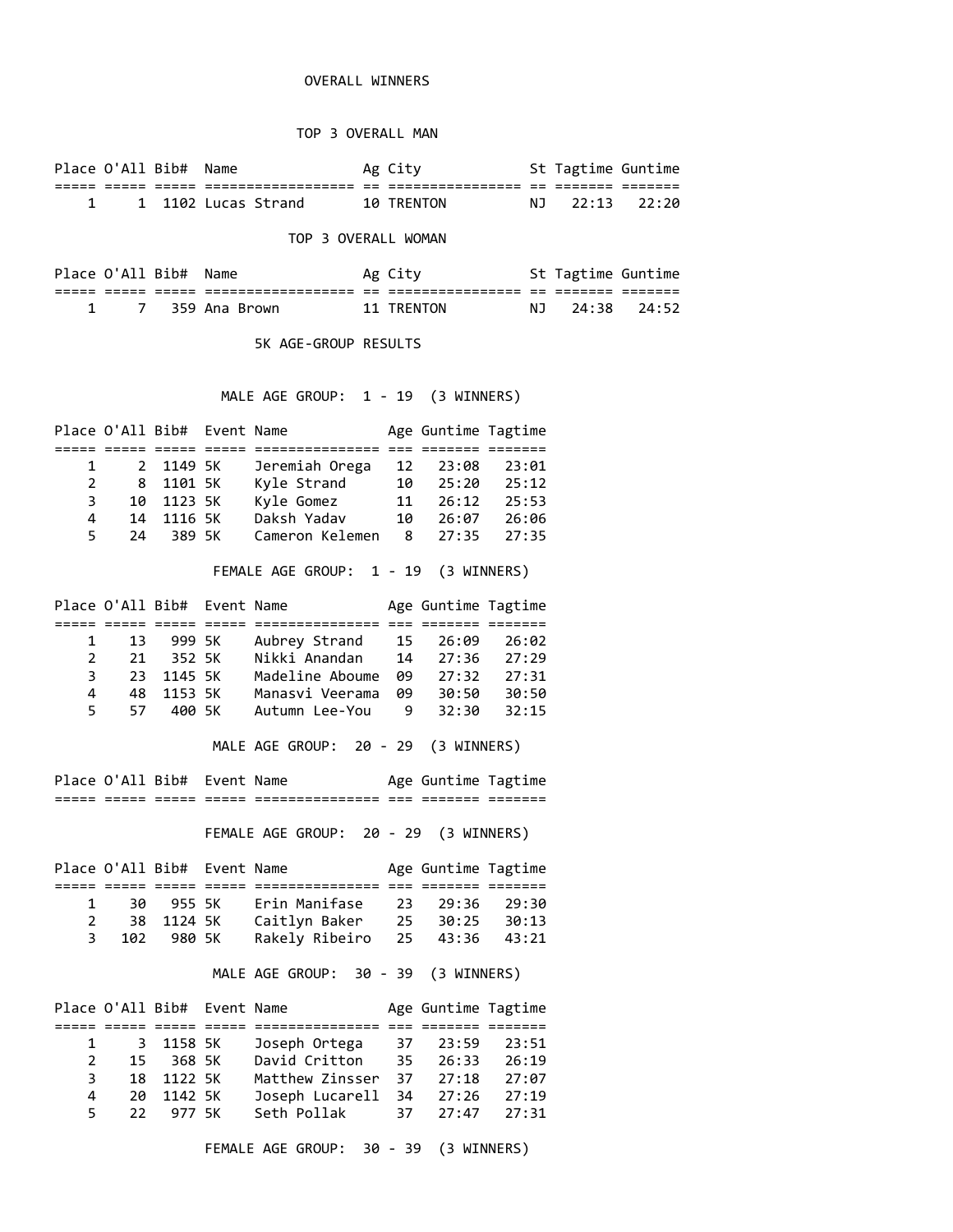|               | Place O'All Bib# Event Name |        |                 |     | Age Guntime Tagtime |       |
|---------------|-----------------------------|--------|-----------------|-----|---------------------|-------|
|               |                             |        |                 |     |                     |       |
| $\mathbf{1}$  | 25.                         | 358 5K | Tara Benziger   | 38  | 28:10               | 27:59 |
| $\mathcal{P}$ | 33.                         | 369 5K | Jenna Critton   | 34  | 30:01               | 29:47 |
| 3             | 51.                         | 367 5K | Deborah Cooke   | 39. | 31:25               | 31:16 |
| 4             | 58                          | 372 5K | Catherine Cuttr | 36  | 32:35               | 32:18 |
| 5.            | 62                          | 968 5K | Shannon Nutt    | 39  | 33:07               | 32:47 |
|               |                             |        |                 |     |                     |       |

MALE AGE GROUP: 40 - 49 (3 WINNERS)

|              |    | Place O'All Bib# Event Name |                          |    | Age Guntime Tagtime |       |
|--------------|----|-----------------------------|--------------------------|----|---------------------|-------|
|              |    |                             |                          |    |                     |       |
| $\mathbf{1}$ |    | 4 996 5K                    | Stephan Simmins 42 24:14 |    |                     | 23:59 |
| 2            |    | 5 1117 5K                   | Sandeep Yadav            | 47 | 24:09               | 24:03 |
| 3.           |    | 12 1148 5K                  | Boris Maillard           | 49 | 26:01               | 25:59 |
| 4            |    | 16 982 5K                   | Eugene Sackman           | 44 | 26:25               | 26:22 |
| 5.           | 17 | 1000 SK                     | Jason Strand             | 48 | 26:57               | 26:51 |

FEMALE AGE GROUP: 40 - 49 (3 WINNERS)

|               |     | Place O'All Bib# Event Name |               |     | Age Guntime Tagtime |       |
|---------------|-----|-----------------------------|---------------|-----|---------------------|-------|
|               |     |                             |               |     |                     |       |
| $\mathbf{1}$  |     | 11 1138 5K                  | Belle Gomez   | 44  | 26:13               | 25:54 |
| $\mathcal{P}$ |     | 41 1110 5K                  | Wendy Wachtel | 44  | 30:24               | 30:19 |
| З.            | 43  | 1108 5K                     | Susana Toro   | 40  | 30:45               | 30:32 |
| 4             | 46. | 355 SK                      | Dara Bellace  | 43  | 30:51               | 30:48 |
| 5.            | 50  | 360 SK                      | Luz Brown     | 43. | 31:26               | 31:12 |

MALE AGE GROUP: 50 - 59 (3 WINNERS)

|               | Place O'All Bib# Event Name |            |                |     | Age Guntime Tagtime |       |  |
|---------------|-----------------------------|------------|----------------|-----|---------------------|-------|--|
|               |                             |            |                |     |                     |       |  |
| $\mathbf{1}$  |                             | 6 969 5K   | Carl O'Brien   | 56. | 24:28               | 24:24 |  |
| $\mathcal{P}$ |                             | 9 1109 5K  | Mark Truglio   | 51  | 25:44               | 25:39 |  |
| 3.            | 36.                         | 384 SK     | Ronald Johnson | 50. | 30:22               | 30:06 |  |
| 4             | 53.                         | 378 5K     | Elvin Gonzalez | 52. | 31:53               | 31:37 |  |
| 5.            |                             | 78 1125 5K | Kurt Baker     |     | 58 35:38            | 35:25 |  |
|               |                             |            |                |     |                     |       |  |

FEMALE AGE GROUP: 50 - 59 (3 WINNERS)

|              | Place O'All Bib# Event Name |        |                 |     | Age Guntime Tagtime |       |  |
|--------------|-----------------------------|--------|-----------------|-----|---------------------|-------|--|
|              |                             |        |                 |     |                     |       |  |
| $\mathbf{1}$ | 32.                         | 975 5K | Tanya Patterson | 51  | 29:55               | 29:39 |  |
| 2            | 39                          | 361 5K | Judy Buckley    | 58  | 30:23               | 30:15 |  |
| З            | 59                          | 983 5K | Jennie Sackman  | 50  | 32:38               | 32:34 |  |
| 4            | 88                          | 998 5K | Yvette Slater   | 57  | 38:22               | 38:07 |  |
| 5.           | 89                          | 381 5K | Kim Jemison     | 59. | 38:38               | 38:22 |  |
|              |                             |        |                 |     |                     |       |  |

MALE AGE GROUP: 60 - 69 (3 WINNERS)

|               |     | Place O'All Bib# Event Name |                    |     | Age Guntime Tagtime |       |  |
|---------------|-----|-----------------------------|--------------------|-----|---------------------|-------|--|
|               |     |                             |                    |     |                     |       |  |
| $\mathbf{1}$  | -37 | 956 5K                      | Thomas Manifase 61 |     | 30:16               | 30:10 |  |
| $\mathcal{P}$ | 40  | 380 5K                      | Alexander Gorod    | 66. | 30:23               | 30:18 |  |
| 3             |     | 60 1135 5K                  | Robert Taaffe      | 67  | 32:48               | 32:36 |  |
| 4             |     | 96 954 5K                   | Robert Lukacs      | 69. | 41:07               | 40:50 |  |

FEMALE AGE GROUP: 60 - 69 (3 WINNERS)

| Place O'All Bib# Event Name |            |                          | Age Guntime Tagtime |         |
|-----------------------------|------------|--------------------------|---------------------|---------|
|                             |            |                          |                     |         |
|                             | 44 978. SK |                          |                     |         |
|                             | 61 1136 5K | Catherine Taaff 66 32:48 |                     | - 32:36 |